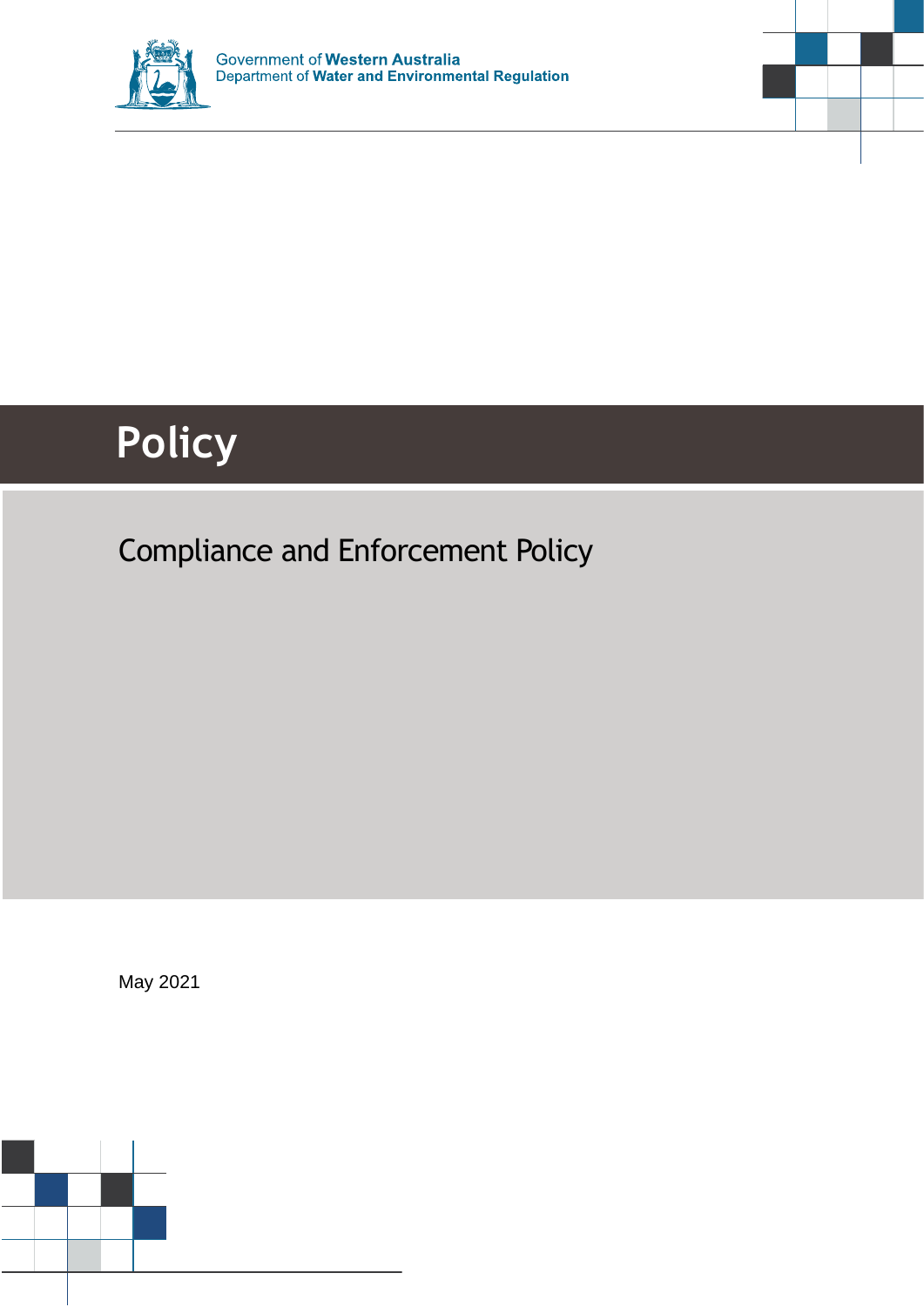Department of Water and Environmental Regulation 8 Davidson Terrace

Joondalup Western Australia 6027 Telephone +61 8 6364 7000

Facsimile +61 8 6364 7001

National Relay Service 13 36 77 www.dwer.wa.gov.au

© Government of Western Australia

FIRST 115821

May 2021

This work is copyright. You may download, display, print and reproduce this material in unaltered form only (retaining this notice) for your personal, non-commercial use or use within your organisation. Apart from any use as permitted under the *Copyright Act 1968*, all other rights are reserved. Requests and inquiries concerning reproduction and rights should be addressed to the Department of Water and Environmental Regulation.

#### **Disclaimer**

This document has been published by the Department of Water and Environmental Regulation. Any representation, statement, opinion or advice expressed or implied in this publication is made in good faith and on the basis that the Department of Water and Environmental Regulation and its employees are not liable for any damage or loss whatsoever which may occur as a result of action taken or not taken, as the case may be in respect of any representation, statement, opinion or advice referred to herein. Professional advice should be obtained before applying the information contained in this document to particular circumstances.

This publication is available at [www.dwer.wa.gov.au](http://www.dwer.wa.gov.au/) or for those with special needs it can be made available in alternative formats such as audio, large print, or Braille.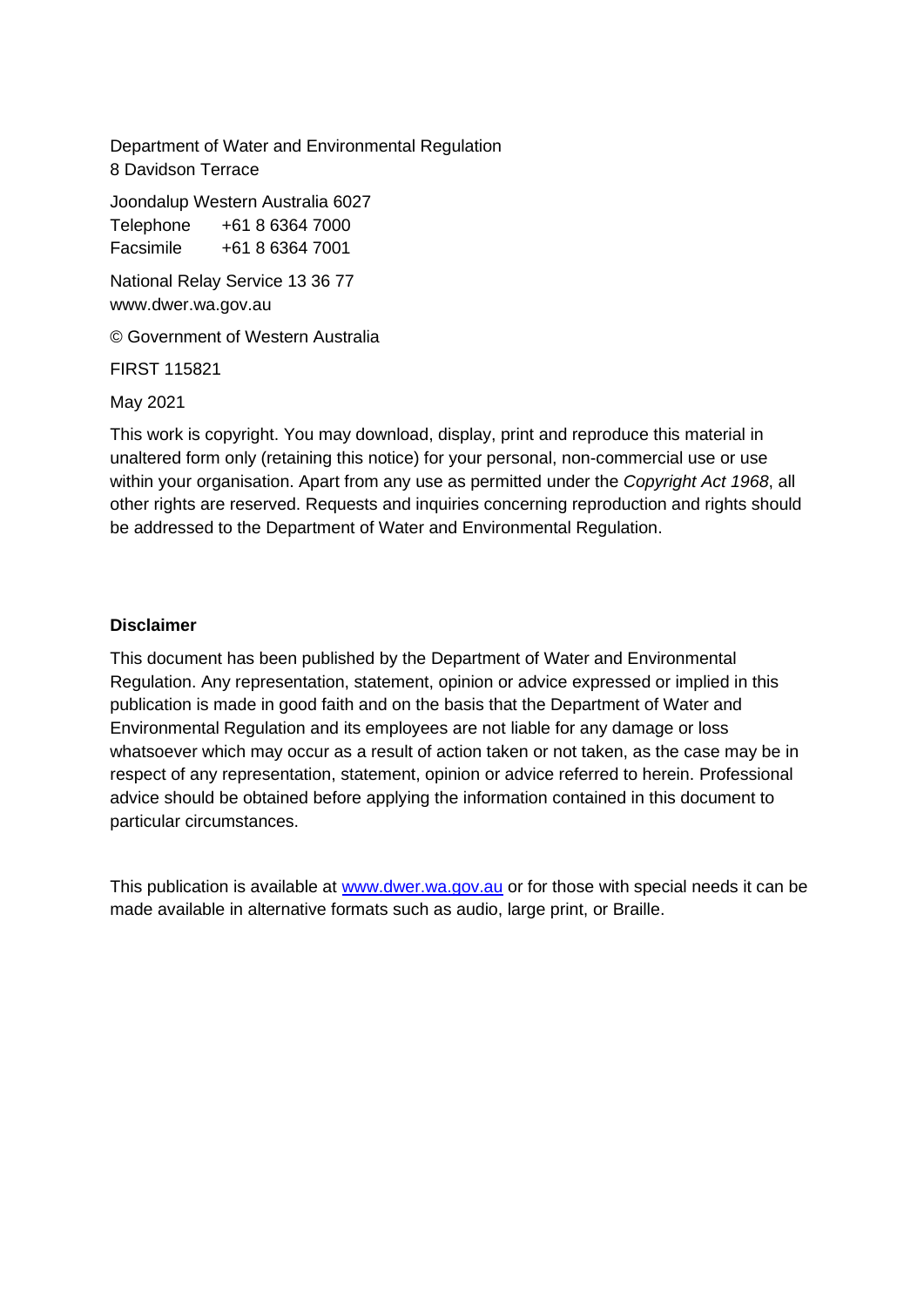

# Contents

| 1.               |                                                              |  |
|------------------|--------------------------------------------------------------|--|
| 2.               |                                                              |  |
| 3.               |                                                              |  |
| 4.               |                                                              |  |
| 5.               |                                                              |  |
|                  |                                                              |  |
| 6.               |                                                              |  |
|                  |                                                              |  |
|                  |                                                              |  |
|                  |                                                              |  |
| $\overline{7}$ . |                                                              |  |
|                  |                                                              |  |
|                  |                                                              |  |
|                  |                                                              |  |
|                  | 7.4 Selecting the appropriate party for enforcement action14 |  |
| 8.               |                                                              |  |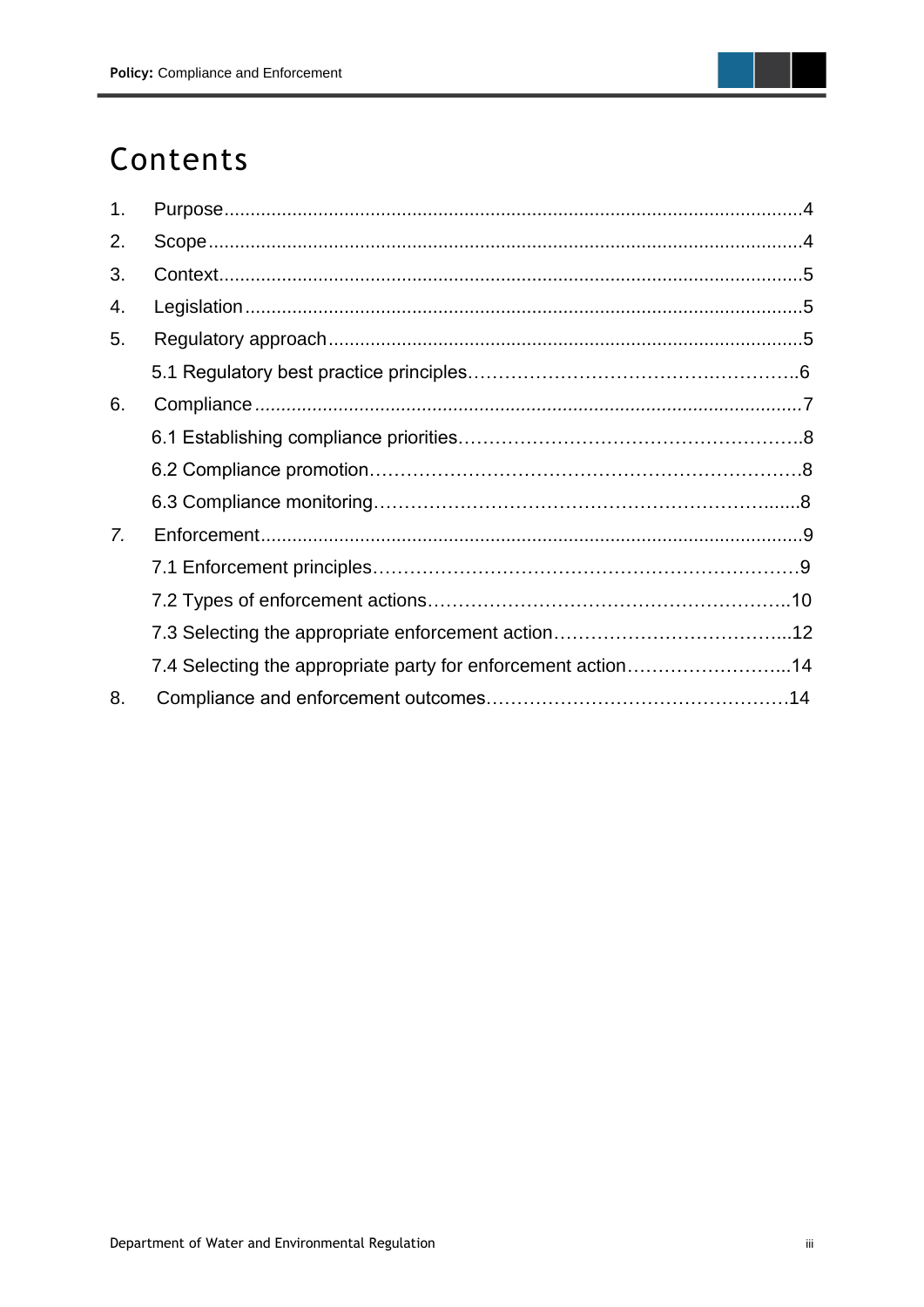

# <span id="page-3-0"></span>1. Purpose

The Department of Water and Environmental Regulation (the department) is responsible for ensuring the state's water resources and environment are healthy, and able to support a strong economy and thriving communities. The department strives to ensure there is a balance between protecting environmental values while still enabling responsible socio-economic growth.

As the public sector agency responsible for assisting the Ministers for Environment and Water to administer a range of legislation pertaining to the state's water and environment, the department has wide-ranging statutory and regulatory responsibilities directed at achieving improved outcomes for public health, the environment and our water resources.

The department is committed to being a responsive and credible regulator by consistently applying and enforcing the legislation it administers. Compliance with the law is not a matter of choice but a requirement, and the department has a range of regulatory tools to promote, monitor and enforce compliance.

This Compliance and Enforcement Policy details the department's approach to ensuring compliance with the legislation it administers, and responding to breaches of the law to deter and punish offenders and rehabilitate damage caused to the environment.

# <span id="page-3-1"></span>2. Scope

This Compliance and Enforcement Policy is applicable to all legislation for which the department principally assists the Ministers for Environment and Water to administer, and includes any legislation administered by other Ministers for which departmental officers are authorised or have statutory responsibilities.

It is relevant to all sectors of the Western Australian community, and in particular applies to:

- industry and commercial enterprises, both licensed and unlicensed
- members of the public
- federal, state and local government agencies
- legal practitioners
- department staff.

It details how the department undertakes its compliance and enforcement functions; however, it is general in nature and does not confine, restrain or limit the discretion of the department.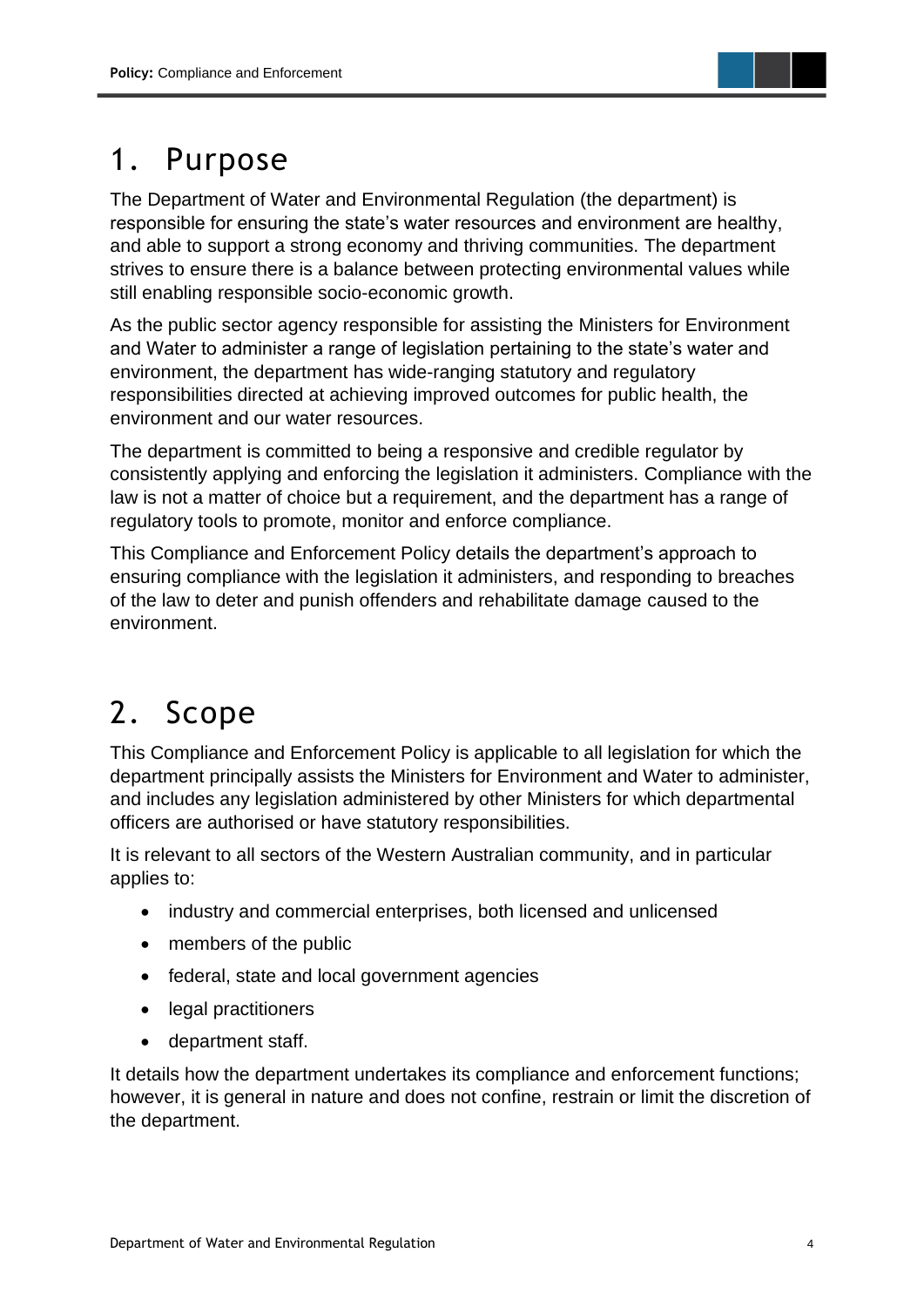

## <span id="page-4-0"></span>3. Context

The Western Australian community has an expectation that the State's laws will be applied and their application enforced.

The department uses a range of tools to monitor compliance with the legislation it administers and to prevent breaches. It will focus its resources on those matters that pose the greatest risk to public health, the environment and water resources.

Breaches of legislation have consequences and the department will actively seek to identify breaches, rectify non-compliance and take appropriate enforcement action against those who breach the legislation.

# <span id="page-4-1"></span>4. Legislation

The state legislation to which the Compliance and Enforcement Policy is applicable includes the following:

- *Contaminated Sites Act 2003*
- *Country Areas Water Supply Act 1947*
- *Environmental Protection Act 1986*
- *Litter Act 1979*
- *Metropolitan Water Supply, Sewerage, and Drainage Act 1909*
- *Rights in Water and Irrigation Act 1914*
- *Waste Avoidance and Resource Recovery Act 2007*
- *Waste Avoidance and Resource Recovery Levy Act 2007*
- *Water Agencies (Powers) Act 1984*
- *Waterways Conservation Act 1976*
- *Water Services Act 2012*

### <span id="page-4-2"></span>5. Regulatory approach

The department's *Strategic Plan 2018–2021* states that one of its five strategic directions is to be a responsive and credible regulator by:

- providing consistency and certainty for stakeholders through a streamlined approach to regulatory assessment and advice
- applying regulatory best practice principles and ensuring effective internal practices, online systems and resources to deliver good customer service
- undertaking appropriate compliance and enforcement, and ensuring regulated stakeholders meet their commitments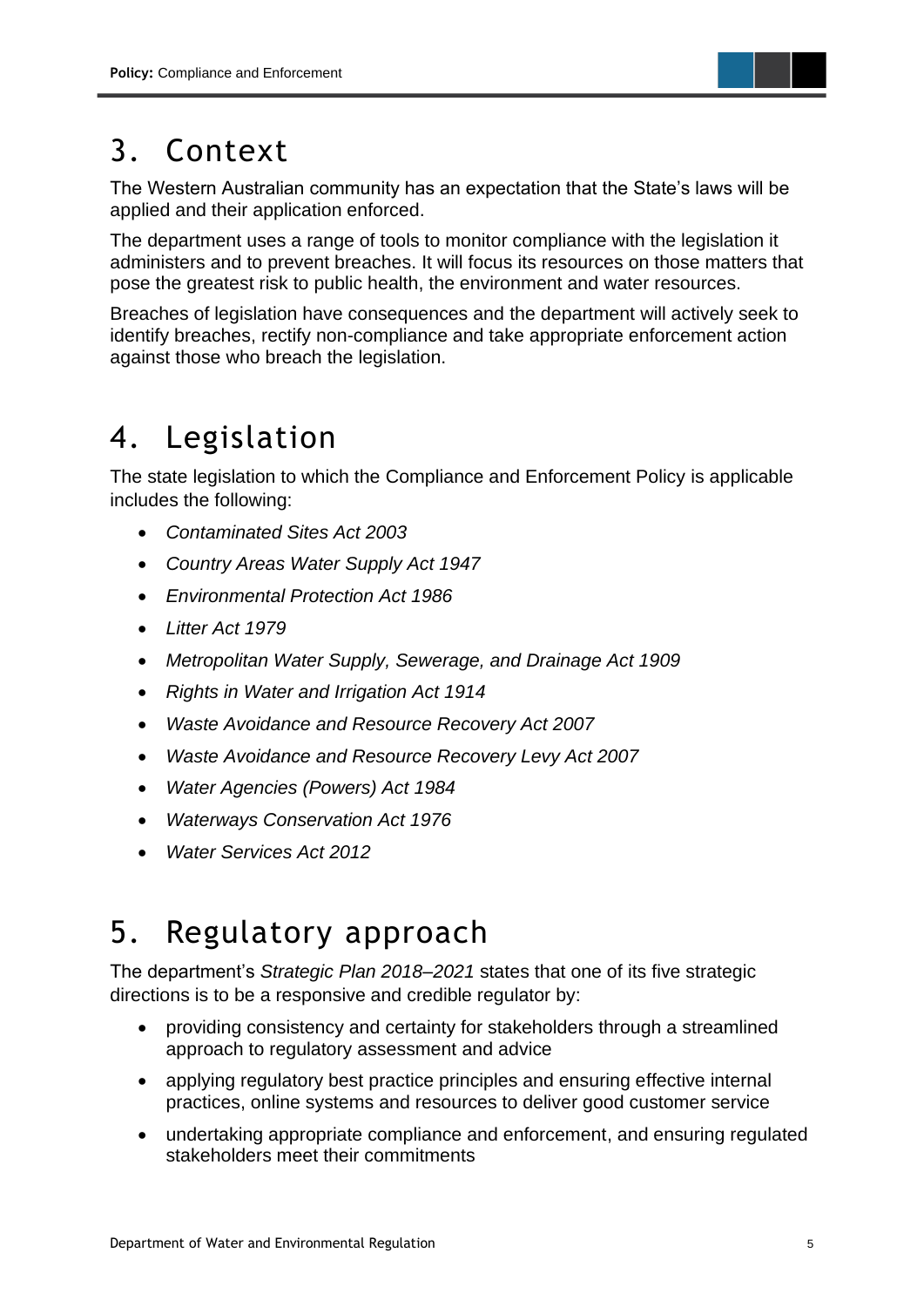

The department uses a cyclic approach to its regulatory responsibilities – driving continual improvement through a feedback loop.

Compliance is a vital input into the regulatory cycle, providing valuable information to encourage continual improvement and enhance public health, and environmental and water resource outcomes.

Information from compliance monitoring may be used to improve statutory instruments, drive decisions on new or amended applications and guide development and modification of policies, guidelines and regulations.

Where a breach of the law is identified, there is a requirement for enforcement to act as a deterrence against future breaches of law by the offender and others within the community.

Enforcement responds to alleged breaches of the law and may involve a range of actions depending on the context of the breach. Information from the enforcement action may be used to improve future regulation of that entity or industry sector.

The department's Regulatory approach is available on the department's website (*[www.dwer.wa.gov.au](http://www.dwer.wa.gov.au/)*).

### 5.1 Regulatory best practice principles

In accordance with being a responsive and credible regulator, the department has developed six best practice regulatory principles. These principles guide the department in the delivery of its regulatory functions and are embedded into our compliance and enforcement actions. The Regulatory best practice principles are available on the department's website (*[www.dwer.wa.gov.au](http://www.dwer.wa.gov.au/)*)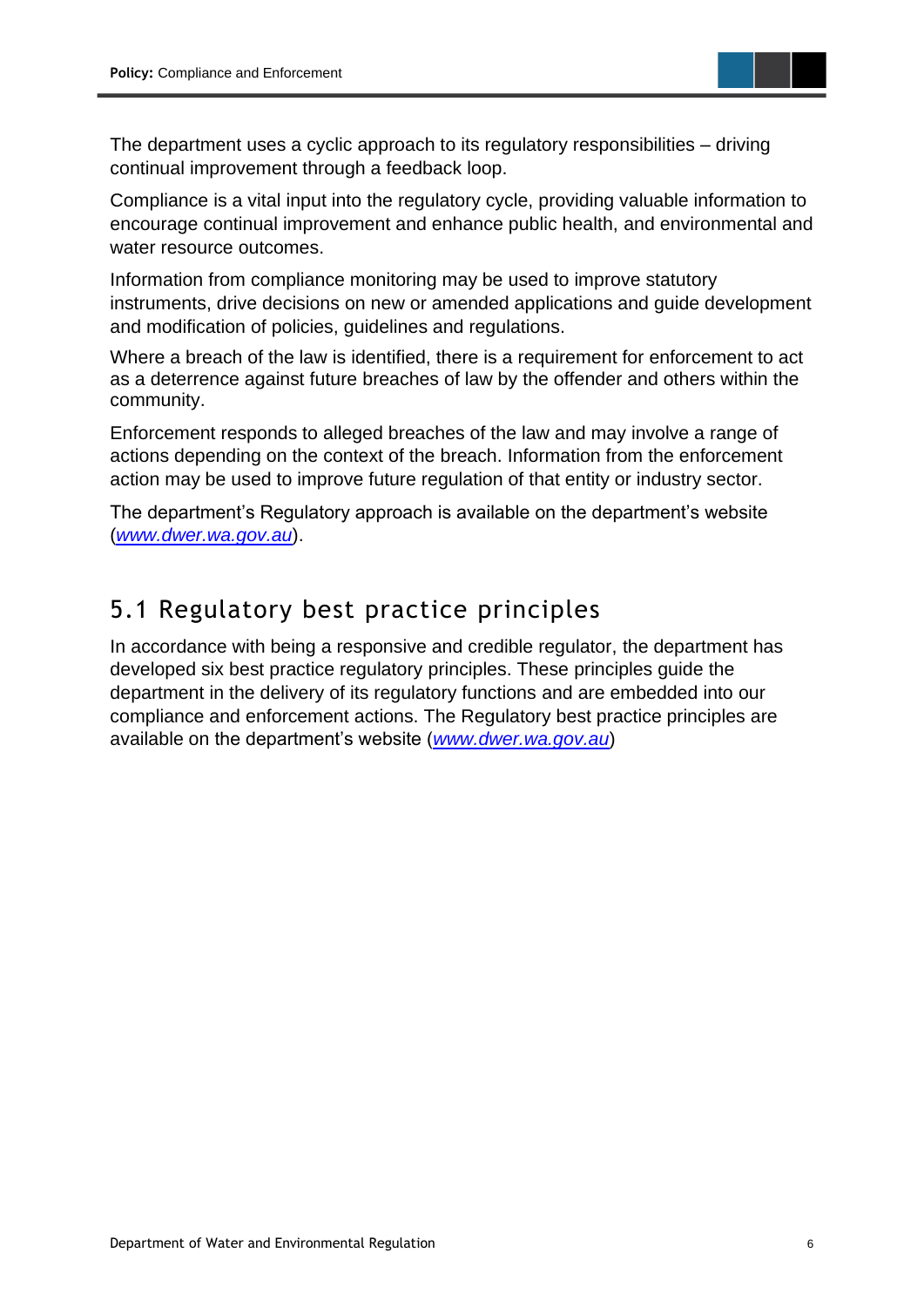

# 6. Compliance

Compliance with the law is not a matter of choice, it is a requirement. Compliance refers to adhering to and fulfilling legislative and regulatory requirements. As a regulator, a fundamental role of the department is to monitor compliance with the legislation it administers.

### 6.1 Establishing compliance priorities

The department will establish compliance priorities to achieve the best outcomes for public health, the environment and water resources, while making the most beneficial use of available resources. In line with the department's regulatory principles, this will be accomplished using a risk-based methodology.

To ensure there is not an unacceptable risk to public health, the environment or water resources, the department will prioritise events or activities that represent the greatest level of risk.

To inform and provide context for establishing our risk based compliance priorities, the department will use the best available intelligence to consider the following factors:

- the industry type, nature, scale, complexity and history of the property, activity or event
- compliance history of the business or person associated with the property, activity or event
- controls and measures a person or business has in place to mitigate impacts on public health, the environment or water resources
- the location of water resources and the environment, including people, and their susceptibility to impacts to their value, beneficial use, quality, vulnerability or rarity
- any suspected impacts to public health, the environment, water resources and users.

### 6.2 Compliance promotion

The department is committed to providing information and support to promote understanding and encourage compliance.

Being clear about expected public health, environmental and water resource outcomes helps remove barriers to compliance and overcome factors that may encourage unlawful conduct. It also raises awareness about the benefits of complying with legislation, as well as the potential consequences of failing to do so.

Compliance assistance materials, such as guidelines and fact sheets, are available on the department's website.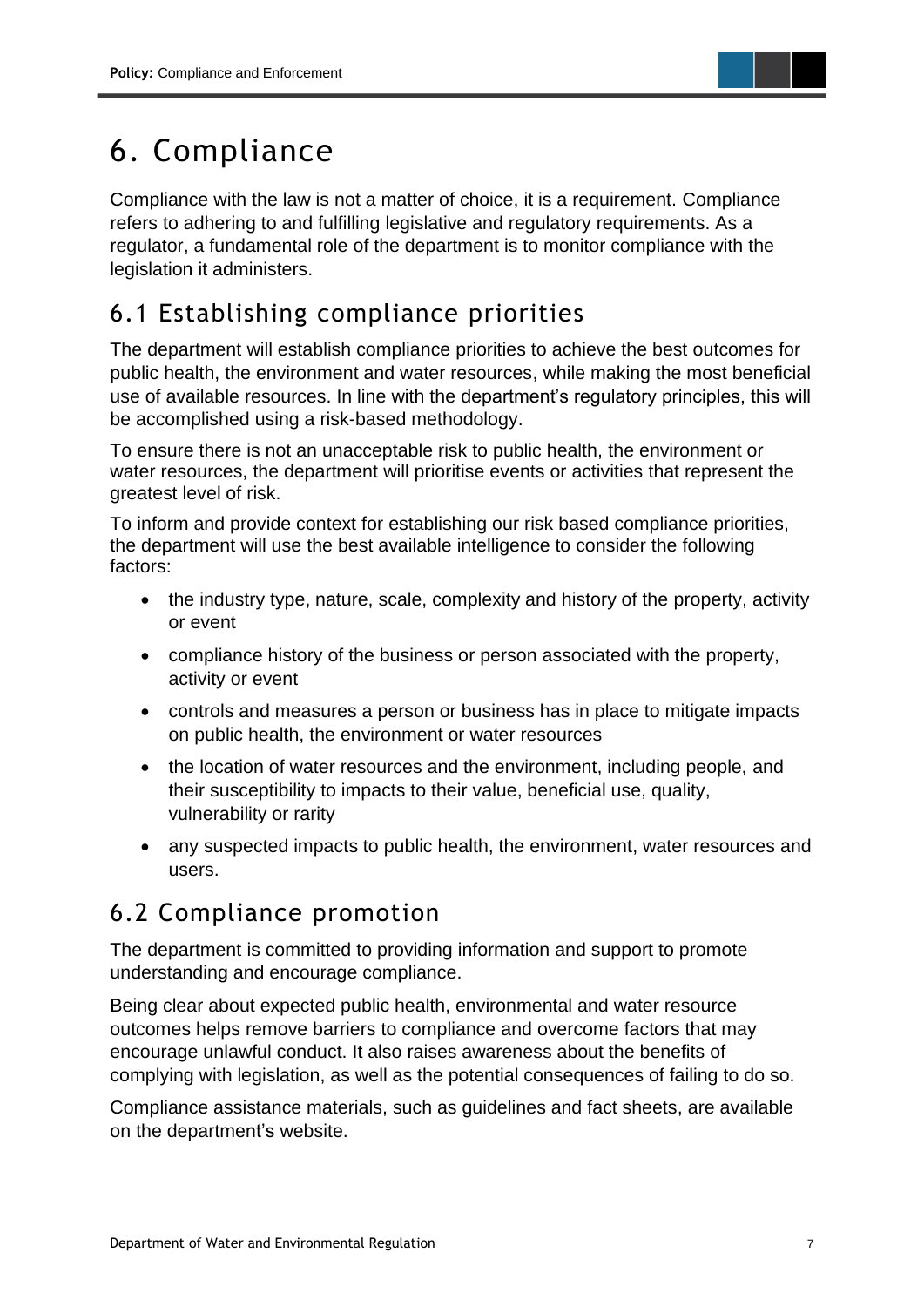

### 6.3 Compliance monitoring

Compliance monitoring is a fundamental role of the department and a variety of methods may be used to monitor and determine levels of compliance with the requirements of legislation, licences and other statutory instruments. These include:

#### **1. Inspections, reviews and audits**

The department undertakes field and desktop assessments, including inspections, analysis of aerial and satellite imagery and use of intelligence, to gather and assess information on potential risks, as part of its annual compliance program.

The compliance program allows for both a proactive and reactive component. The proactive approach includes specific industries, properties and licensees based on a risk assessment. The reactive component enables resources to be dedicated to unexpected events and emergent issues to enable effective risk and evidence-based regulation.

#### **2. Industry reporting – statutory and self-reporting**

Under some of the legislation administered by the department, certain instrument holders are required to report on compliance with their statutory instrument. Other legislation requires the reporting of, and monitoring associated with, activities that have the potential to cause detrimental impacts or harm.

#### **3. Information from other regulatory authorities**

Unlawful conduct may be detected by officers from other regulatory authorities, such as local government, water service providers or other State Government departments, during their own compliance activities or as part of joint activities with the department. The department will consider this information as part of its compliance monitoring.

#### **4. Community reports and complaints**

Members of the public are encouraged to report pollution, misuse of water resources or other environmental issues to the department. Information from the public plays a vital role in assisting to identify breaches.

The department will receive, record and acknowledge all reports, and assess the risk posed to public health, the environment and water resources. Based on this assessment, the department will determine an appropriate level of response. In line with its compliance priorities, resources are allocated according to risk.

The department's compliance activities are aimed at protecting public health, the environment and water resources. Compliance information will be monitored and analysed. Where appropriate, it will drive regulatory changes such as licence amendments and improvements to policies and plans.

The department will continually evaluate the effectiveness of its compliance approach and instigate change as required.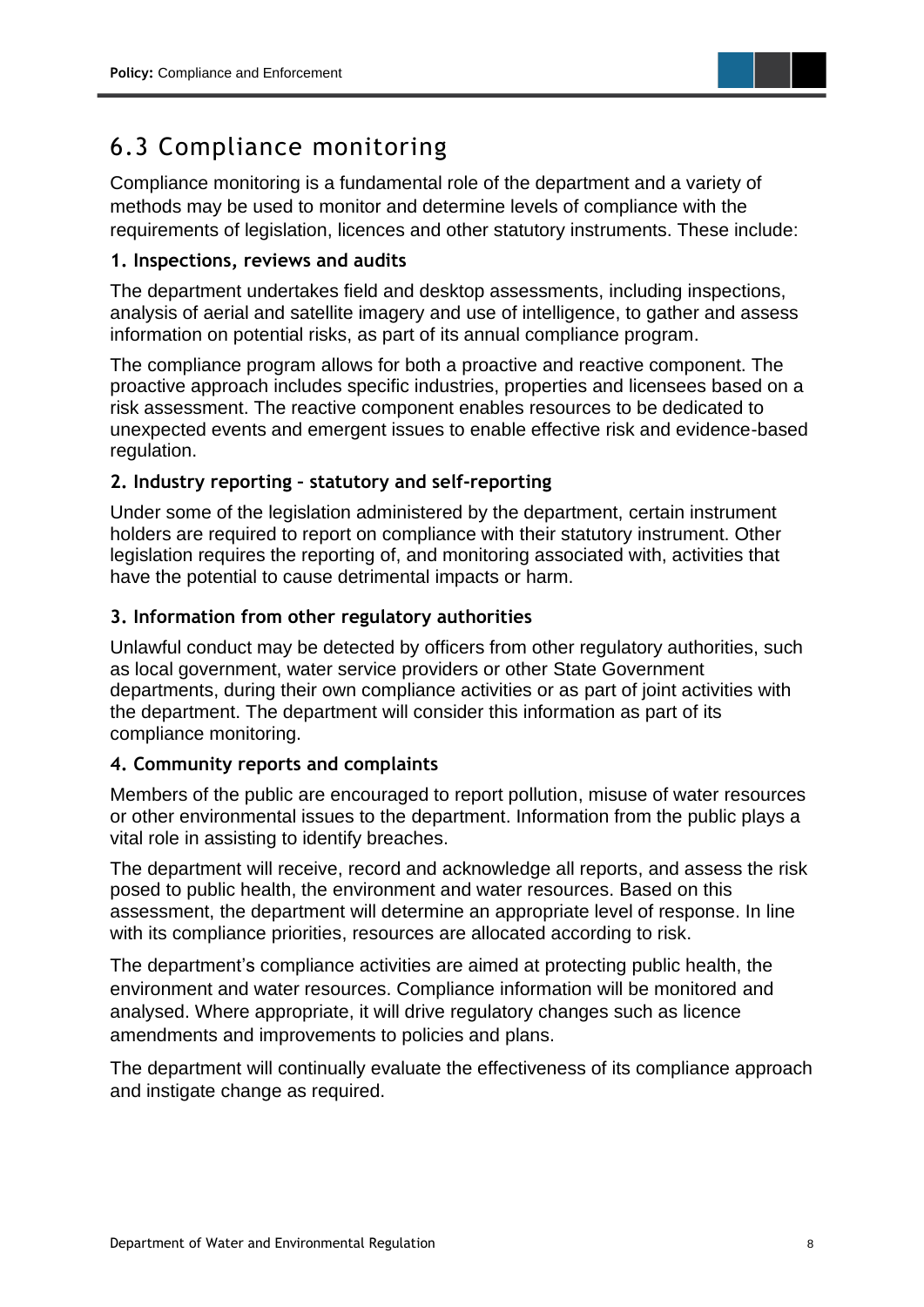

# 7. Enforcement

Enforcement is a response to identified breaches of the law and involves a range of different actions to deter and punish offenders, support compliance, reduce the risk of existing or ongoing impacts and rehabilitate damage to the environment.

In this context enforcement has two key elements:

- Remedy: fixing the problem or 'making good'.
- Sanction: enforcement action undertaken to punish, deter and change behaviour.

### 7.1 Enforcement principles

The department will undertake enforcement actions, as outlined in Section 7.2, in accordance with the following principles:

- Enforcement action will be in proportion to the magnitude or seriousness of the alleged offence and/or the impact to public health, the environment and water resources, taking into account the conduct of the parties and implications for the administration of the legislation.
- Prosecution is a type of enforcement tool to be employed where it is the appropriate response to a particular circumstance (i.e. not a last resort).
- Decisions regarding enforcement action will be made in a timely manner.
- Enforcement action will be taken where legislative objectives require enforcement action.
- Enforcement action will only be taken when the statutory prerequisites for that action are satisfied.
- In every case where a breach of the legislation is established, some form of written enforcement action will result.
- Departmental officers will not condone or authorise the continuation of an offence once detected.
- In undertaking enforcement actions the department will consider the likelihood that the desired outcome will be achieved. Desired outcomes include the environmental or water resource management outcome in a particular case, compliance with other principles of this policy and implications for the administration of the legislation.
- Enforcement requirements will be stated in unambiguous terms aimed at facilitating a clear understanding by all parties of what constitutes compliance or a breach.
- Enforcement actions will be applied consistently across all sectors of the community, industry and government and will embrace impartiality, objectivity and adherence to due process.
- Enforcement action will be carried out consistent with the legislative powers and responsibilities conferred on the department.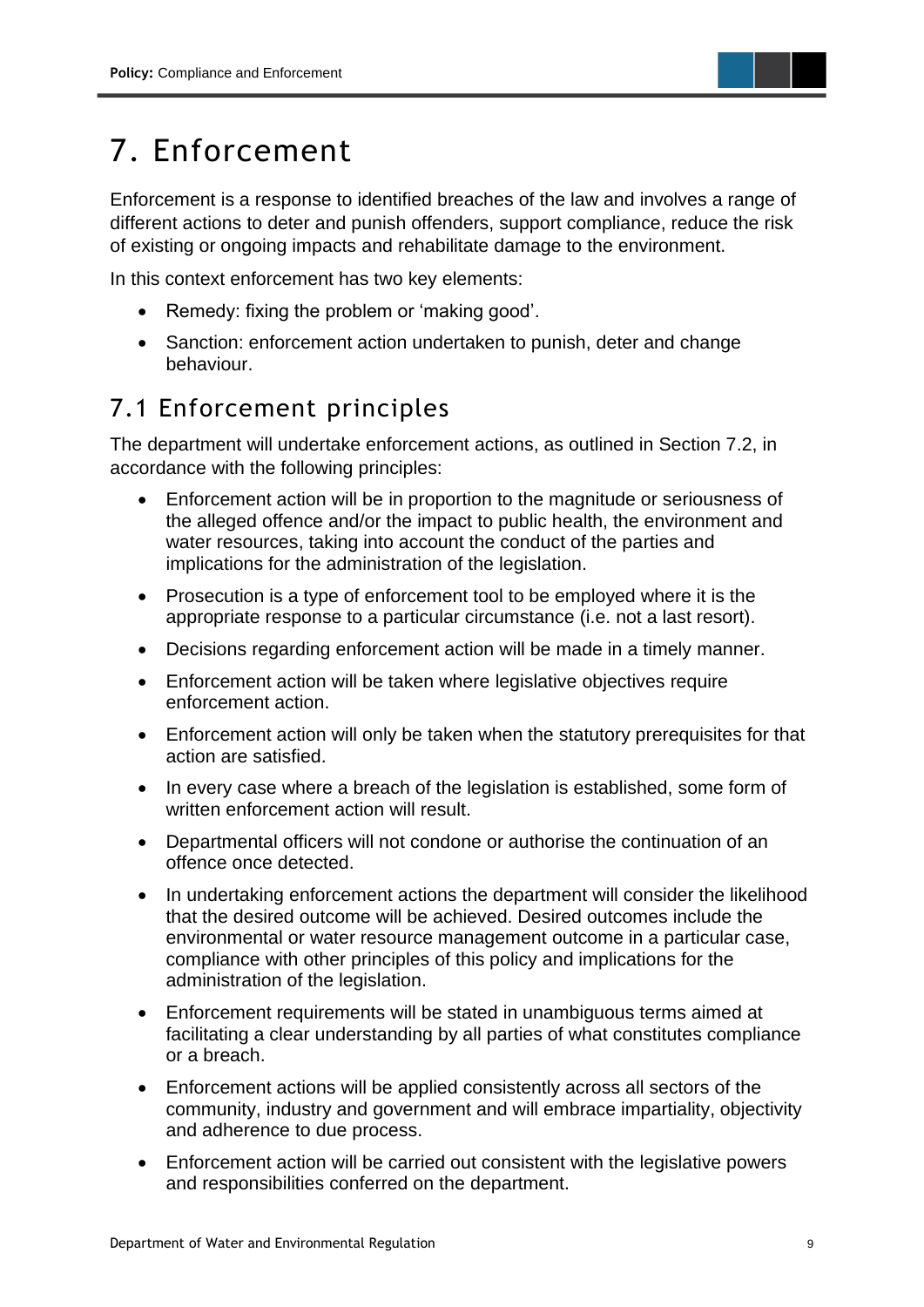

### 7.2 Types of enforcement action

Breaches of law carry consequences. Following identification of a breach of legislation, some form of written enforcement action will result.

The types of enforcement actions the department may employ are outlined below. For most enforcement actions, the alleged offender has a right to challenge or appeal the department's decision.

| <b>Types of enforcement actions</b>        |                                                                                                                                                                                                                                                                                                                                                                                                                                                                                                                                                                                                                                                                                                                                                                                                         |  |  |  |
|--------------------------------------------|---------------------------------------------------------------------------------------------------------------------------------------------------------------------------------------------------------------------------------------------------------------------------------------------------------------------------------------------------------------------------------------------------------------------------------------------------------------------------------------------------------------------------------------------------------------------------------------------------------------------------------------------------------------------------------------------------------------------------------------------------------------------------------------------------------|--|--|--|
| Non-statutory<br>notice                    | The department may issue a variety of non-statutory notices,<br>including environmental field notices, caution notices, letters of<br>education, management letters or non-compliance notices, which<br>may request certain actions to be undertaken. Failure to act in<br>accordance with a non-statutory notice may result in further<br>enforcement action.<br>The breach, although rectified, may also result in further<br>enforcement action; for example, the issue of a non-statutory<br>written warning, infringement notice, modified penalty or<br>commencement of a prosecution.                                                                                                                                                                                                            |  |  |  |
| Non-statutory<br>written<br>warning        | A non-statutory written warning is a notice issued by the<br>department where it believes an offence has been committed. A<br>non-statutory written warning may be given when an<br>administrative, technical or minor breach has occurred, or the<br>impact or potential impact is minor or trivial in nature.<br>A non-statutory written warning may be provided in the form of a<br>field-issued notice or a formal letter of warning.                                                                                                                                                                                                                                                                                                                                                               |  |  |  |
| <b>Statutory</b><br>notice or<br>direction | A statutory notice or direction is a written notice that requires<br>certain actions to be taken, or to be ceased, within a specified<br>time.<br>Legislation authorising the giving of a statutory notice or direction<br>identifies criteria which must be satisfied before issuing of the<br>notice. It is an offence to fail to comply with a statutory notice or<br>direction.<br>Further enforcement action may be taken if the offender does not<br>comply with a statutory notice or direction within the specified<br>time.<br>The following are examples of statutory notices and directions:<br>environmental protection notice, vegetation conservation notice,<br>noise control notice, investigation notice, clean up notice, cease,<br>take or close a well and hazard abatement notice. |  |  |  |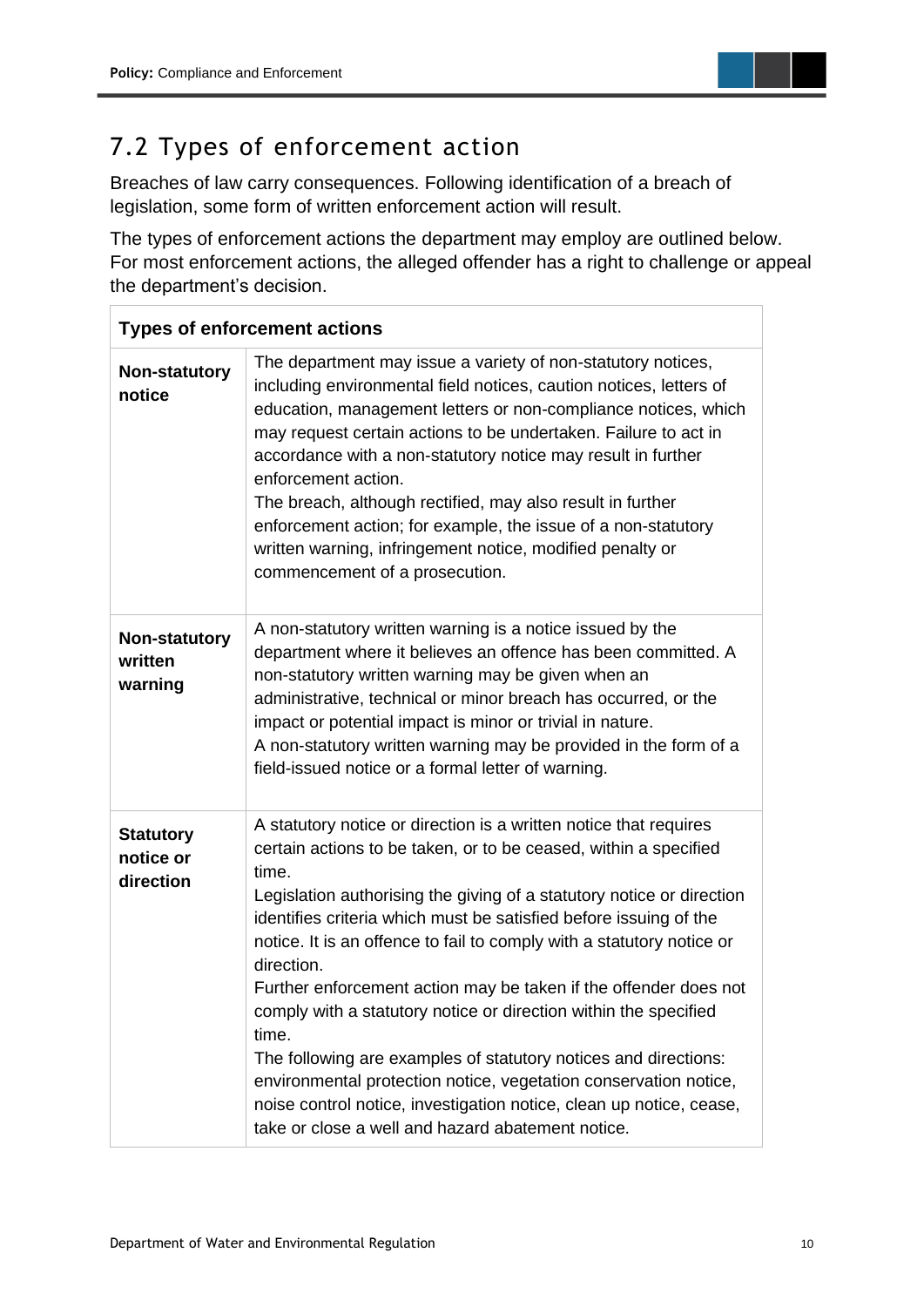| <b>Modified</b><br>penalty notice<br><b>Environmental</b><br><b>Protection Act</b><br>1986 | A modified penalty notice under the <i>Environmental Protection Act</i><br>1986 is a written notice of an alleged Tier 2 offence under s.99 of<br>that Act. It requires the payment of a penalty of 10 per cent of the<br>maximum fine for a first offence or 20 per cent for subsequent<br>offences, or the election of court action.<br>A modified penalty notice may be issued when the legislative<br>criteria has been met. Payment of the penalty is not regarded as<br>an admission for the purposes of any proceedings, whether civil<br>or criminal. If the recipient of a modified penalty notice elects to<br>have the matter heard in court, proceedings will occur in the<br>Magistrates Court. Prosecution will be initiated by the department<br>if a modified penalty notice is not paid within the specified time.                                                                                                                                                                                                                                                                                                                                                                                                                                                                                                                                                  |  |  |
|--------------------------------------------------------------------------------------------|--------------------------------------------------------------------------------------------------------------------------------------------------------------------------------------------------------------------------------------------------------------------------------------------------------------------------------------------------------------------------------------------------------------------------------------------------------------------------------------------------------------------------------------------------------------------------------------------------------------------------------------------------------------------------------------------------------------------------------------------------------------------------------------------------------------------------------------------------------------------------------------------------------------------------------------------------------------------------------------------------------------------------------------------------------------------------------------------------------------------------------------------------------------------------------------------------------------------------------------------------------------------------------------------------------------------------------------------------------------------------------------|--|--|
| <b>Physical</b><br>intervention                                                            | The department may take physical action itself to remedy unlawful<br>conduct including a non-compliance, which may include<br>rehabilitating an affected area, removing or decommissioning an<br>unlawful construction or cleaning up pollution. If this occurs, the<br>offender may be pursued for the cost of the action taken.<br>The department will only take such action when authorised by<br>legislation and in accordance with that legislation.                                                                                                                                                                                                                                                                                                                                                                                                                                                                                                                                                                                                                                                                                                                                                                                                                                                                                                                            |  |  |
| <b>Suspension or</b><br>revocation of<br>instrument                                        | The department may, by written notice, suspend or cancel a<br>works approval, licence or permit. This may result in the closure<br>of the premises or cessation of the activity.<br>Subject to relevant legislation, revocation or suspension of a<br>works approval, licence or permit may be used when:<br>there has been contravention of a licence condition<br>$\bullet$<br>false or misleading information has been provided in or<br>$\bullet$<br>supporting the application to obtain an approval, licence or<br>permit<br>the person's offence history indicates that the licensee is<br>not a fit and proper person<br>the current business address of the holder of the approval,<br>licence or permit is unknown<br>there is a detrimental effect of actions authorised by the<br>licence on another person<br>to protect the water resource to which the licence relates<br>from unacceptable damage<br>to protect the associated environment from unacceptable<br>damage.<br>When considering the exercise of this power, the department will<br>give the alleged offender a reasonable opportunity, as specified<br>by the appropriate legislation, to show cause in writing why the<br>power should not be used.<br>The department will only suspend or revoke a works approval,<br>licence or permit where such action is authorised under relevant<br>legislation. |  |  |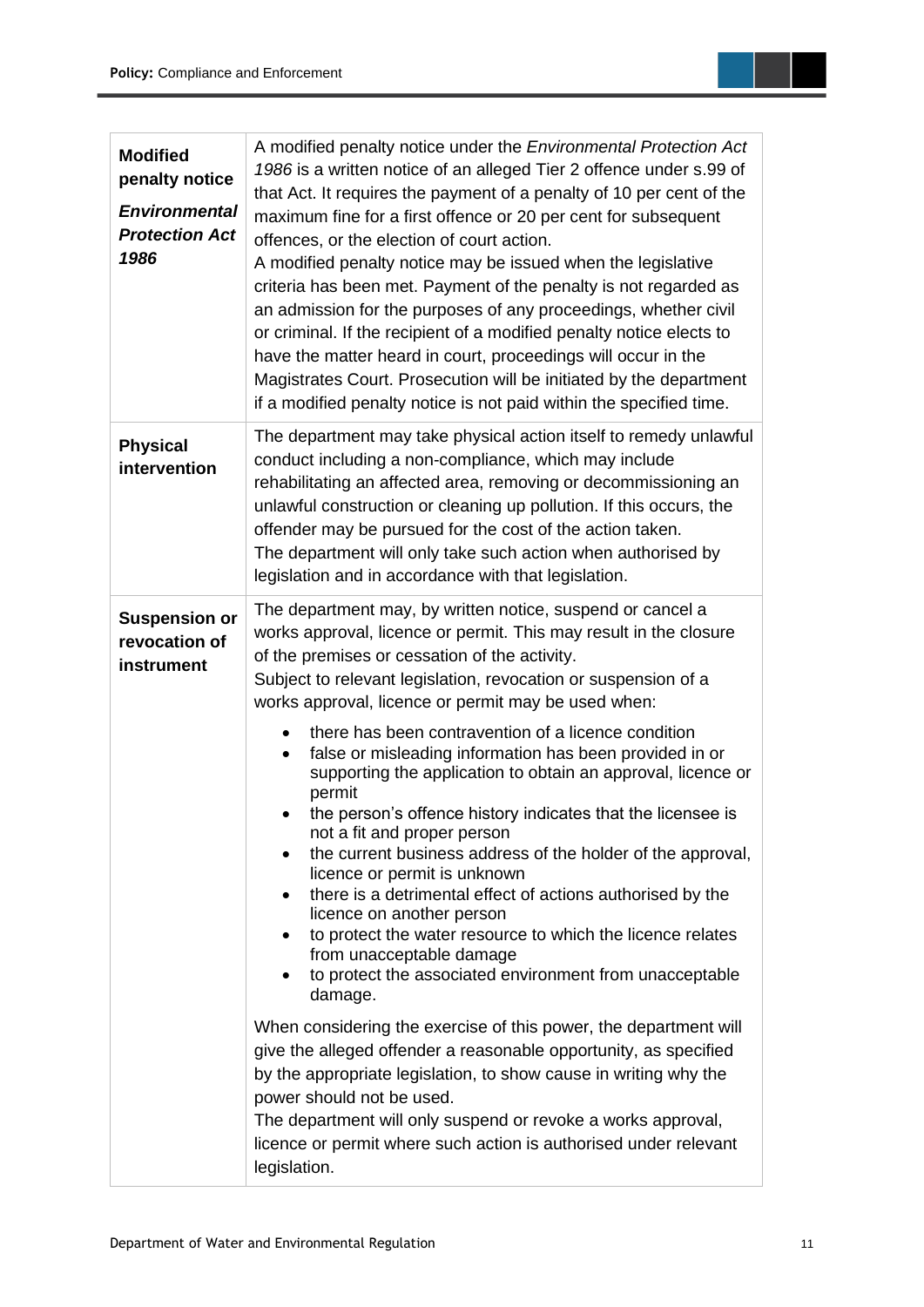

| Infringement<br>notice | An infringement notice is a written allegation that a person has<br>committed an offence. It requires the payment of a fine or election<br>to have the matter heard in court. If the fine is paid, it is not<br>regarded as an admission of guilt for the purposes of any<br>proceedings, whether civil or criminal and no criminal conviction is<br>recorded against the person. If the alleged offender elects to have<br>the matter heard in court, prosecution action will commence. If an<br>infringement notice is not paid, and the alleged offender has not<br>elected to have the matter heard in court, the department may<br>refer the matter to the Fines Enforcement Registry for collection<br>or action. The department also retains the right to initiate<br>prosecution if an infringement notice is not paid within the<br>specified time.<br>An infringement notice may be issued when: |
|------------------------|------------------------------------------------------------------------------------------------------------------------------------------------------------------------------------------------------------------------------------------------------------------------------------------------------------------------------------------------------------------------------------------------------------------------------------------------------------------------------------------------------------------------------------------------------------------------------------------------------------------------------------------------------------------------------------------------------------------------------------------------------------------------------------------------------------------------------------------------------------------------------------------------------------|
|                        | the offence is one that may be dealt with by issue of an<br>٠<br>infringement notice under the legislation<br>there is prima facie evidence of a breach<br>٠<br>the offence is the result of failure to comply with normal<br>operating procedures or requirements which would have<br>prevented the breach<br>it is likely to be a sufficient deterrent.                                                                                                                                                                                                                                                                                                                                                                                                                                                                                                                                                  |
|                        | An infringement notice will generally not be selected as an<br>enforcement action in the following situations as they justify more<br>serious action:                                                                                                                                                                                                                                                                                                                                                                                                                                                                                                                                                                                                                                                                                                                                                      |
|                        | the offence has significant impact upon public health, the<br>$\bullet$<br>environment or water resources<br>the offence is continuing and not able to be rectified<br>٠<br>quickly<br>multiple related offences have occurred, and/or<br>٠<br>another government department has issued a notice for<br>the same or similar offence in the same period.                                                                                                                                                                                                                                                                                                                                                                                                                                                                                                                                                    |
| <b>Prosecution</b>     | The department will employ prosecution where it is the<br>appropriate response to a particular circumstance. It will not be<br>applied only as a last resort.<br>Specific information about prosecution as an enforcement action<br>is provided in the department's Prosecution Guideline.                                                                                                                                                                                                                                                                                                                                                                                                                                                                                                                                                                                                                 |

### 7.3 Selecting the appropriate enforcement action

There is no 'one size fits all' response to addressing breaches of law. Likewise, not all breaches of law are of equal significance. The choice of enforcement action will depend upon the context of the issue.

The department has discretion in selecting the most appropriate enforcement action to use. However, in accordance with the department's regulatory principles, decisions regarding enforcement action will be consistent, transparent and proportionate to the seriousness of the offence.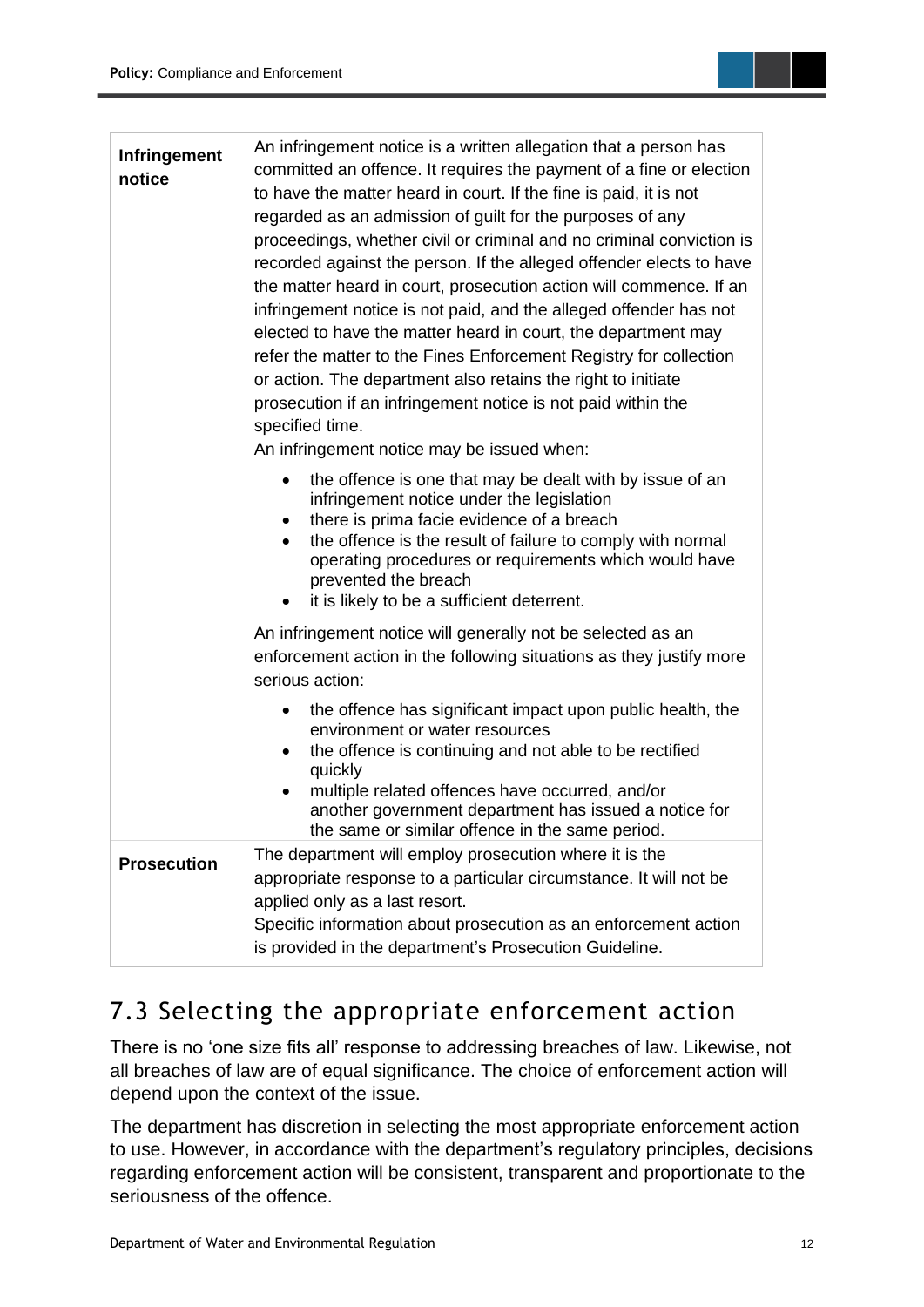

Any enforcement action taken by the department aims to ensure that the sanction applied reflects the seriousness of the offence and acts as a deterrent to reoffending.

#### **Determining factors in selection of enforcement action**

The department considers three main factors in selecting the most appropriate enforcement action

#### *1. Seriousness of alleged offence*

The department will determine the seriousness of the alleged offence having regard to:

- location, severity, quantity, extent and duration of the impact, or potential impact, of the alleged offence
- costs avoided or profits realised by the alleged offence
- the degree of culpability of the alleged offender
- issues of public concern, including the need for specific and general deterrence.

#### *2. Behaviour of alleged offender*

The department will consider the behaviour of the alleged offender when determining appropriate enforcement action having regard to:

- the alleged offender's attitude to the alleged offence, including whether the unlawful conduct was intentional or opportunistic
- any voluntary action by the alleged offender to mitigate harm to public health, the environment and/or water resources, and any mechanisms implemented to prevent any recurrence
- compliance, or failure to comply, with requests, lawful directions or notices given by the department in relation to the alleged offence
- cooperation with the department and willingness to commit to appropriate remedial actions
- any false or misleading statements made by the alleged offender
- timeliness of notification of the alleged offence to the department and the quality and quantity of information provided. (Note that some legislation requires mandatory notification to the department as soon as the party becomes aware of a non-compliance. In these cases where timely notification does not occur, an offence is committed.)

#### *3. Previous history*

The department will consider the previous history of the alleged offender with regard to compliance with legislation and frequency and seriousness of any past offences.